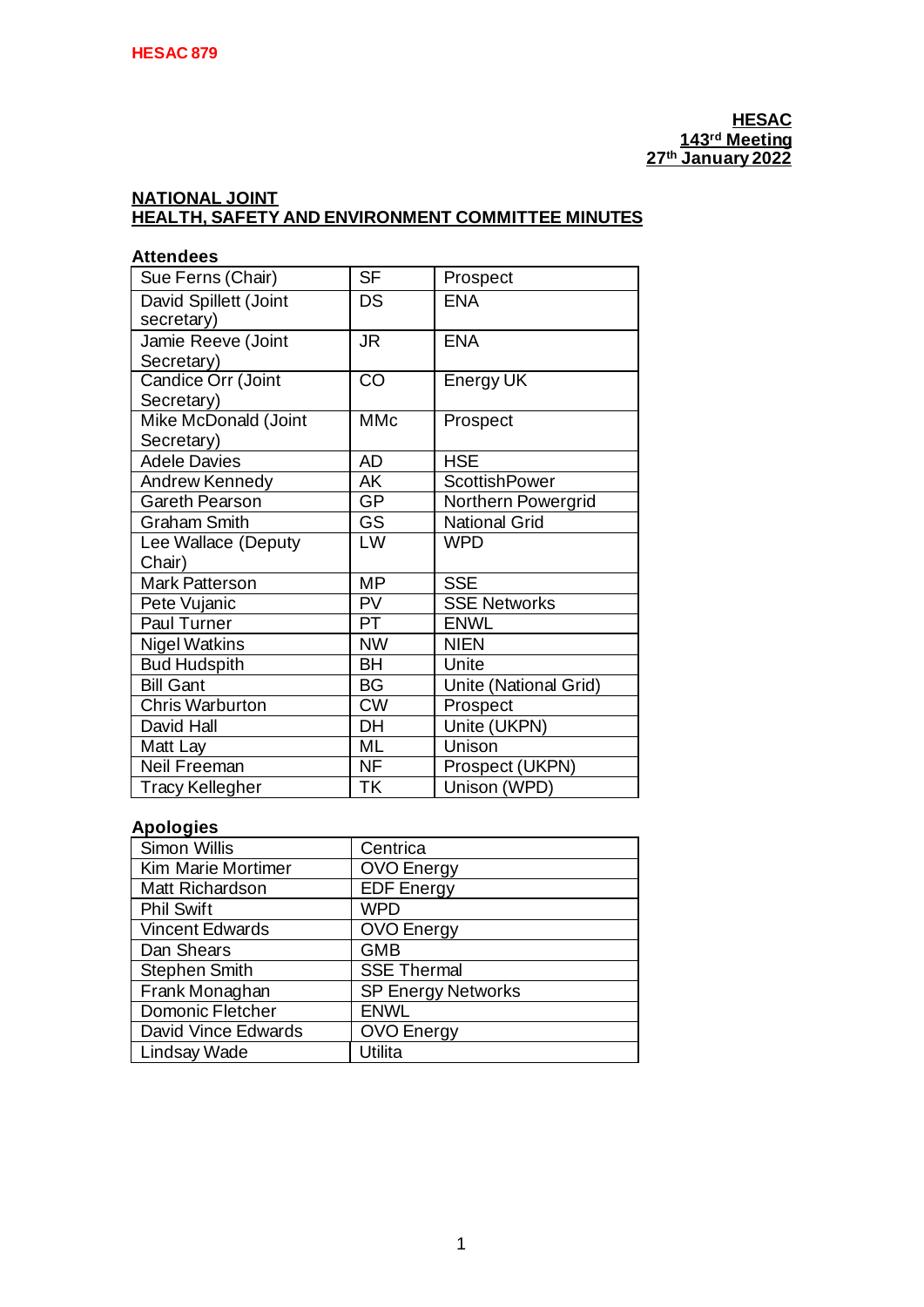| Welcome, introductions and apologies<br>1.<br>SF welcomed all members to the 143 <sup>rd</sup> meeting of the Electricity Industry |
|------------------------------------------------------------------------------------------------------------------------------------|
|                                                                                                                                    |
|                                                                                                                                    |
| National HESAC. Apologies were noted.                                                                                              |
|                                                                                                                                    |
| SF also wanted to note condolences to Energy UK colleagues following                                                               |
| the passing of Audrey Gallacher on the weekend prior to the meeting.                                                               |
| Audrey was a supporter of National HESAC and advocate of the                                                                       |
| Powering Improvement Strategy.                                                                                                     |
| <b>National HESAC - COVID-19 Update</b><br>2.                                                                                      |
| 2.1.<br>SF asked LW to lead the session relating to updates on Covid-19.                                                           |
|                                                                                                                                    |
| LW provided a brief overview on behalf of the Networks companies                                                                   |
| following the SHE Committee COVID-19 call which had been held two                                                                  |
| days prior. In summary, LW highlighted that most companies had seen a                                                              |
| spike in cases and the number of staff self-isolating following the festive                                                        |
| period, however these numbers and cases have since reduced quite                                                                   |
| drastically. Despite changes to government guidance in relation to control                                                         |
| measures, most companies have not made any significant changes to                                                                  |
| workplace covid requirements for both office and operational staff with a                                                          |
| number of companies waiting until March before any controls will be                                                                |
| removed. A very cautious and careful approach to removing of protocols                                                             |
| will be adopted by the companies, communication and consultation                                                                   |
| remains a key part of company plans with both staff and TU colleagues in                                                           |
| the coming months as companies will look to gradually reduce controls                                                              |
| and requirements in place for COVID-19. Many companies will continue                                                               |
| to keep certain controls in place for a longer period, specifically for staff                                                      |
| of a critical nature (i.e. control room centre staff).                                                                             |
| 2.2.<br>CO provided a similar update on behalf of Energy UK, Generation and                                                        |
| Retail companies adding that regular engagements are being facilitated                                                             |
| with BEIS (Business for Energy and Industry Strategy) on a monthly                                                                 |
| basis and that companies did experience supply issues for LFT (lateral                                                             |
| flow tests) during the first week of January however this has since                                                                |
| improved.                                                                                                                          |
| The general consensus was for companies to adopt a cautious and                                                                    |
| sensible approach to moving of any COVID-19 controls over the coming                                                               |
| months and for a mixture of hybrid working arrangements being looked at                                                            |
| remaining in place for the foreseeable future for roles where this is                                                              |
| practicable.                                                                                                                       |
| 2.3.<br>The discussion led to a call for action on companies and TUs to work                                                       |
| together over the coming months as gradually industry returns to a new                                                             |
| BAU and for organisations to consider documenting significant                                                                      |
| achievements that ought to be recorded from the experiences we have                                                                |
| learned as a sector dealing and working throughout the pandemic.                                                                   |
| 2.4.<br>It was also noted that a session dedicated to Occupational Health will                                                     |
| feature at the annual ENA Annual SHE Conference, scheduled to take                                                                 |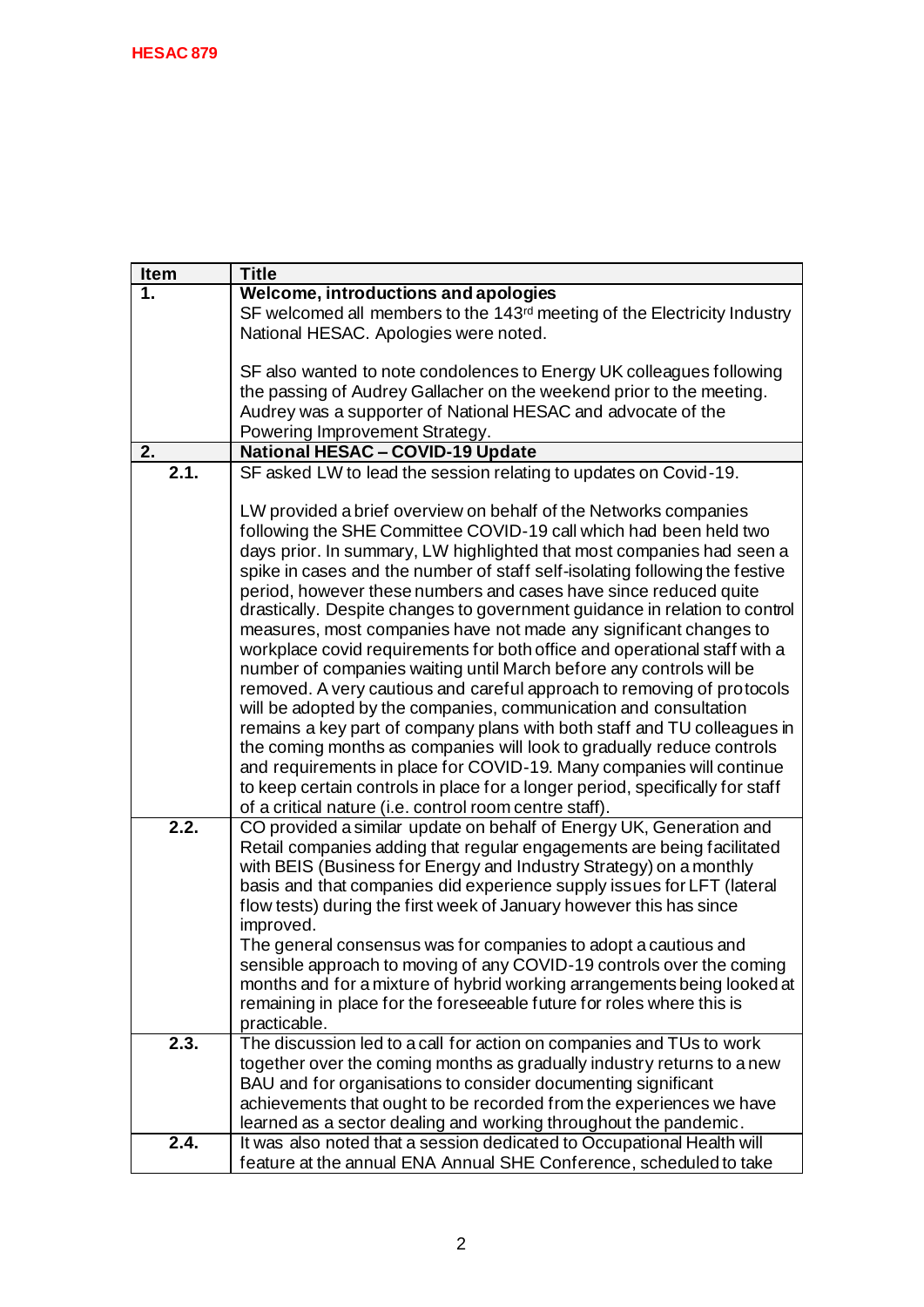|                  | place on the 29 <sup>th</sup> &30 <sup>th</sup> June 2022 at the Hilton Metropole in Brighton,<br>hosted by UK Power Networks. JR noted that as part of the session,<br>COVID-19 would also feature on the agenda within the Health session. It<br>is here where perhaps any significant learnings could be aired and<br>shared. |
|------------------|----------------------------------------------------------------------------------------------------------------------------------------------------------------------------------------------------------------------------------------------------------------------------------------------------------------------------------|
| <b>Action:</b>   | JR and DS to raise the above items at the upcoming SHE Committee                                                                                                                                                                                                                                                                 |
|                  | meeting and seek company support in collating best practice and case                                                                                                                                                                                                                                                             |
|                  | study examples of managing COVID-19 in the workplace along with                                                                                                                                                                                                                                                                  |
|                  | capturing highlights from the COVID-19 HESAC Calls and the                                                                                                                                                                                                                                                                       |
|                  | momentum gained from regular engagements during the pandemic. With<br>a view to produce a high level summary report.                                                                                                                                                                                                             |
| <b>Action:</b>   | JR to speak to the ENA SHE Organising Committee regarding a session                                                                                                                                                                                                                                                              |
|                  | dedicated to COVID-19 at the ENA Annual SHE Conference. Feedback                                                                                                                                                                                                                                                                 |
|                  | will be given offline to the group on progress.                                                                                                                                                                                                                                                                                  |
| $\overline{3}$ . | Minutes and actions of meeting held on 29th September 2021                                                                                                                                                                                                                                                                       |
|                  | 3.1. Accuracy                                                                                                                                                                                                                                                                                                                    |
|                  | The members agreed that the minutes from the last meeting were                                                                                                                                                                                                                                                                   |
|                  | accurate. These will be made available on the Powering Improvement                                                                                                                                                                                                                                                               |
|                  | Website.                                                                                                                                                                                                                                                                                                                         |
|                  | 3.2. Actions                                                                                                                                                                                                                                                                                                                     |
|                  | Most actions from the previous meeting were marked complete or on the                                                                                                                                                                                                                                                            |
|                  | main agenda for further discussion. For completeness the actions are                                                                                                                                                                                                                                                             |
| 3.3.             | referenced below.<br>Item 3.3 - Action for CO to provide an update on behalf of Retail and                                                                                                                                                                                                                                       |
|                  | Generation companies for the welfare arrangements spreadsheet                                                                                                                                                                                                                                                                    |
|                  | circulated in September 2021. CO informed that this action was still                                                                                                                                                                                                                                                             |
|                  | ongoing.                                                                                                                                                                                                                                                                                                                         |
| <b>Action:</b>   | CO to follow up members on welfare arrangements to populate                                                                                                                                                                                                                                                                      |
|                  | spreadsheet.                                                                                                                                                                                                                                                                                                                     |
| 3.4.             | Item 3.4 - Energy UK facilitated Occupational Health Webinar in                                                                                                                                                                                                                                                                  |
|                  | November, Action marked as closed.                                                                                                                                                                                                                                                                                               |
| 3.5.             | Item 3.6 - Ongoing action for members to continue to share content on                                                                                                                                                                                                                                                            |
|                  | corporate memory to be displayed on the PI Website.                                                                                                                                                                                                                                                                              |
| 3.6.             | Item 6.2 - CO to update regarding letter written to HSE regarding a                                                                                                                                                                                                                                                              |
|                  | concern with incorrect alterations and connections being made following                                                                                                                                                                                                                                                          |
|                  | electric vehicle installations which is effecting meter arrangements. CO<br>updated that the issues is still being actively discussed via Energy UK's                                                                                                                                                                            |
|                  | Retail Health and Safety Forum. A Distribution Connection and Use of                                                                                                                                                                                                                                                             |
|                  | System Agreement (DCUSA) i.e. multi-party contract between licensed                                                                                                                                                                                                                                                              |
|                  | electricity companies is being considered.                                                                                                                                                                                                                                                                                       |
| <b>Action:</b>   | Ongoing discussions. Update at a later meeting on progress/outcome.                                                                                                                                                                                                                                                              |
| 3.7.             | Item 6.3 - Concern relating to 'Lone working'. MMc to provide an update                                                                                                                                                                                                                                                          |
|                  | at a later date. Action ongoing.                                                                                                                                                                                                                                                                                                 |
| <b>Action:</b>   | MMc to follow up and feedback if appropriate at a later date.                                                                                                                                                                                                                                                                    |
| 3.8.             | Item 7.1 – Short summary of the previous meeting was put together in a                                                                                                                                                                                                                                                           |
|                  | powerpoint (PPT). Action marked complete and to be continued following                                                                                                                                                                                                                                                           |
|                  | today's meeting. To be uploaded to the PI Website.                                                                                                                                                                                                                                                                               |
| <b>Action:</b>   | PPT to be drafted by joint secretariat function post meeting and                                                                                                                                                                                                                                                                 |
| 3.9.             | disseminated.<br>Item 8.1 - Update to PI incident template. DS to provide an update on                                                                                                                                                                                                                                           |
|                  | main agenda item 8.                                                                                                                                                                                                                                                                                                              |
|                  | Items had been circulated with the meeting notes. Template still to be                                                                                                                                                                                                                                                           |
|                  | placed on the PI website (Ongoing).                                                                                                                                                                                                                                                                                              |
| 3.10.            | Item 9.1 - There was no further update or action relating to cannabis                                                                                                                                                                                                                                                            |
|                  | farms and illegal connections.                                                                                                                                                                                                                                                                                                   |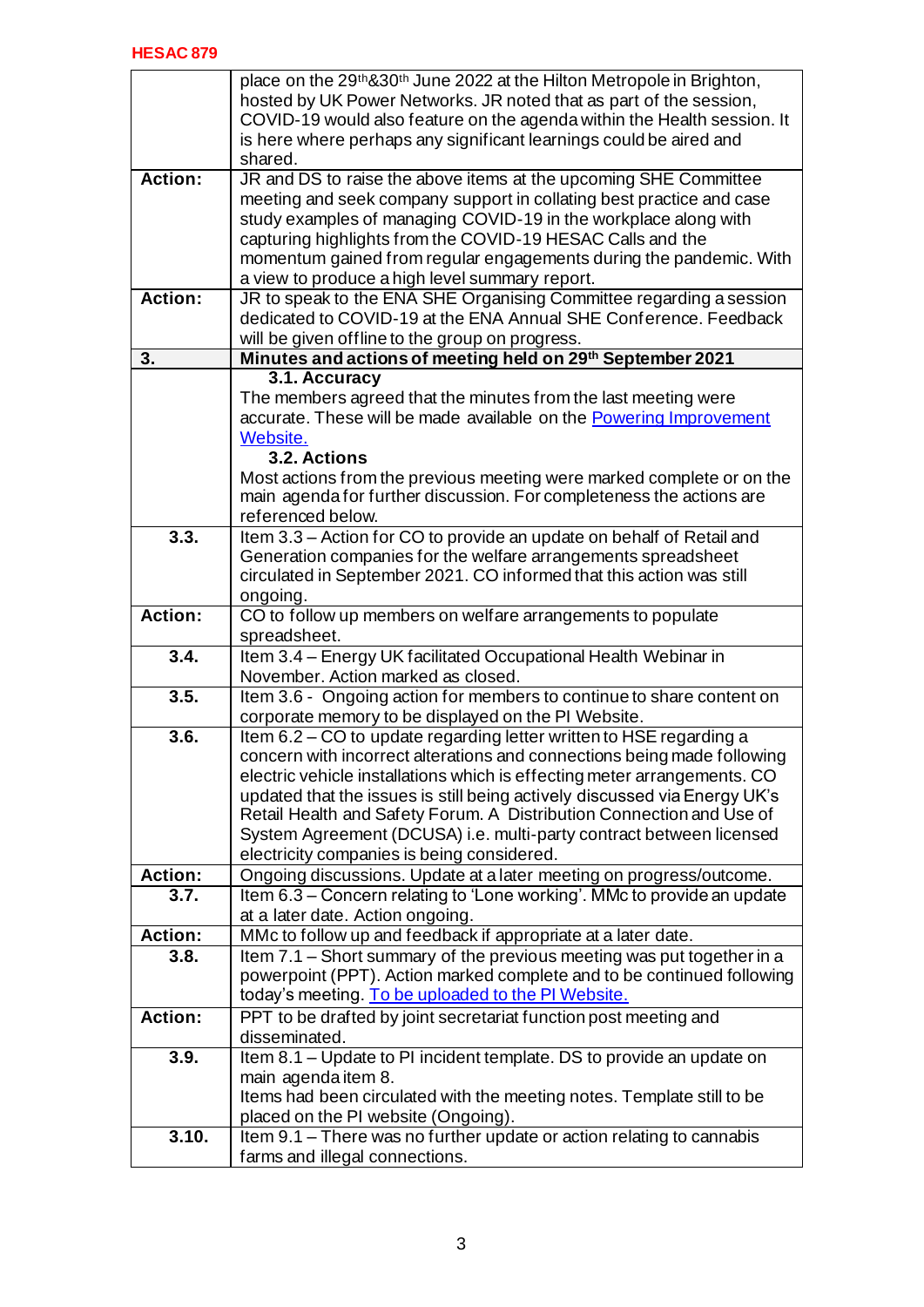## **HESAC 879**

| 3.11.          | Item 9.2 – Action marked complete, MMc shared safety notice on<br>Lubrication of circuit breakers.                                                    |
|----------------|-------------------------------------------------------------------------------------------------------------------------------------------------------|
| 4.             | <b>Occupational Health Updates</b>                                                                                                                    |
| 4.1.           | FM was unable to attend the call due to an error with calendar invite. JR                                                                             |
|                | provide an update on Occupational Health in FMs absence.                                                                                              |
| 4.2.           | Communications have been and continue to be issued by ENA and                                                                                         |
|                | member companies in support of national health awareness days. For                                                                                    |
|                | example, World Mental Health Day on 10th October 2021 and National                                                                                    |
|                | Stress Awareness Day on 3rd November 2021.                                                                                                            |
|                | A Powering Improvement webinar was held in conjunction with Energy<br>UK on 24th November 2021 which provided an opportunity for the                  |
|                | Occupational Health Committee (OHC) to showcase some of the                                                                                           |
|                | company's work and initiatives in support of the PI 2021 health priorities;                                                                           |
|                | A Committee Healthy Workplaces Framework document has been                                                                                            |
|                | finalised, setting out both the Committee aims and objectives for 2021-                                                                               |
|                | 23. Outline annual work plan and priorities will be completed in due                                                                                  |
|                | course. This document will be shared with the National HESAC members                                                                                  |
|                | for information.                                                                                                                                      |
|                |                                                                                                                                                       |
|                |                                                                                                                                                       |
|                | <b>Healthy Workplaces</b><br>Programme 2021-23                                                                                                        |
|                |                                                                                                                                                       |
|                | A data survey questionnaire has been circulated to collate companies'<br>current health reporting capabilities so that a collective industry template |
|                | can be developed for future internal reporting. A benchmarking exercise                                                                               |
|                | is currently taking place to gather data to be showcased for 2020 and                                                                                 |
|                | 2021 in the upcoming Powering Improvement SHE Review. This will also                                                                                  |
|                | feature industry safety data.                                                                                                                         |
|                | In support of the PI SHE Review, companies are also being canvassed                                                                                   |
|                | for information, guidance and case studies in support of the six areas set                                                                            |
|                | out in the PI 2021 Delivery Plan (COVID-19, mental health, occupational<br>health management, communications, health and wellbeing, and fatigue       |
|                | management). The information will form the basis of a 2021 SHE Review                                                                                 |
|                | to be published end of Q1 2022;                                                                                                                       |
| 4.3.           | JR took the opportunity to ask whether CO could also share the request                                                                                |
|                | with Energy UK colleagues for their input. CO to follow up.                                                                                           |
| <b>Action:</b> | CO to share request with EUK colleagues for input.                                                                                                    |
| 4.4.           | New work started on collating companies' Diversity & Inclusion policies                                                                               |
|                | with respect to vulnerable staff, work in support of ENA 2022 SHE                                                                                     |
|                | Conference health session, and consideration of new HSE 'Working<br>Minds' health campaign.                                                           |
|                | Finally from a Fatigue Management perspective, ENAs Task Force has                                                                                    |
|                | been reconvened and are due to meet quarterly (next meeting in March).                                                                                |
|                | The group are tracking company progress against ENAs Position Paper                                                                                   |
|                | 10. The group remains keen to support the HSE research (approved by                                                                                   |
|                | SHE Committee), however this research has since been delayed as HSE                                                                                   |
|                | were unable to secure the funding for the project from Economic and                                                                                   |
|                | Social Research Council (ESRC) but will continue to look at other<br>avenues to progress the research.                                                |
| 5.             | <b>Powering Improvement Update</b>                                                                                                                    |
| 5.1.           | PV as chair of the Powering Improvement Strategy Steering Group                                                                                       |
|                | (PISG) provided a progress update.                                                                                                                    |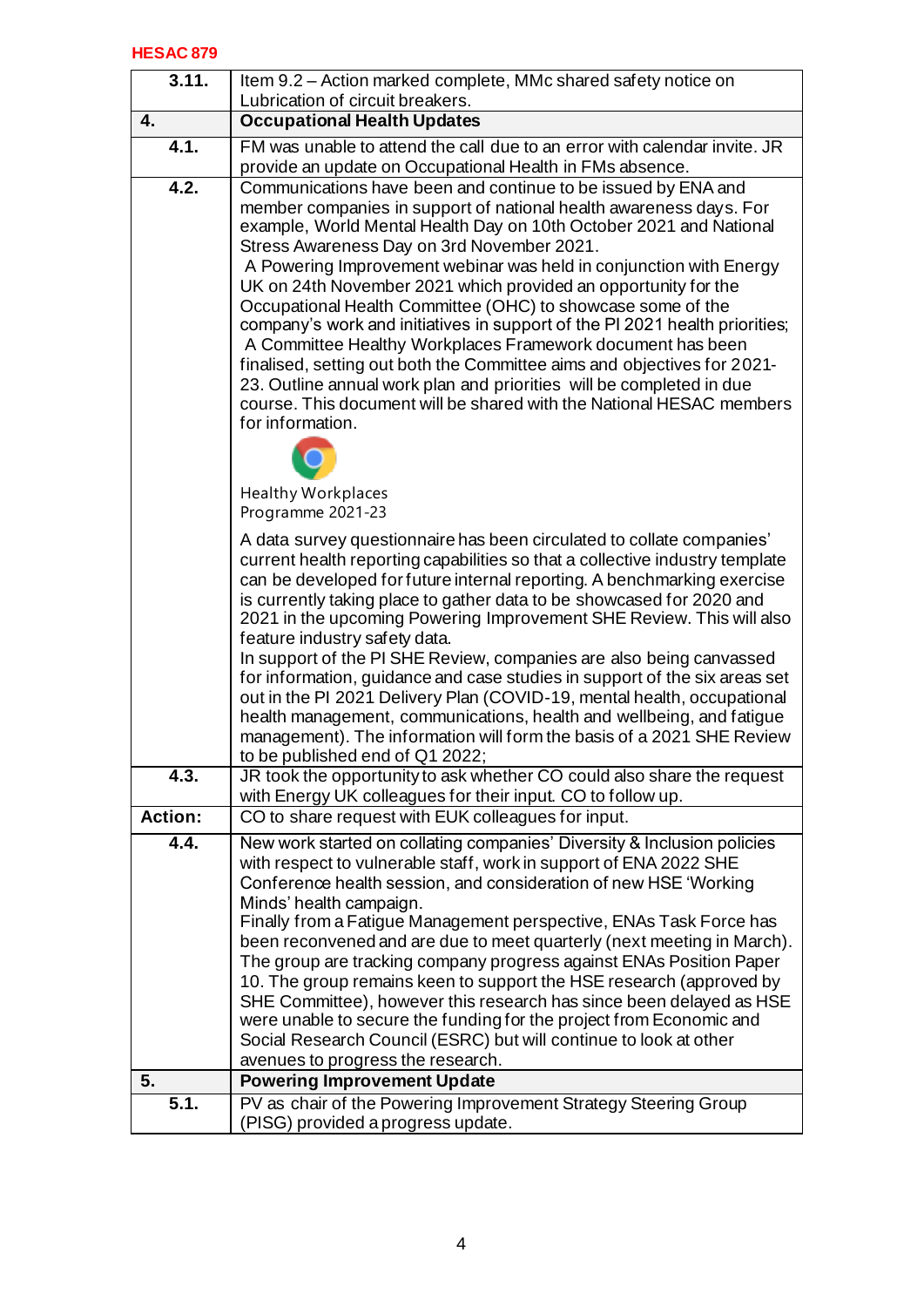|      | 2021 – Occupational Health Committee are currently delivering items<br>against the 2021 Occupational III Health Risks delivery Plan (As outlined<br>above).                                                                                                                                                                                                                                                                                                                                                                                                                                                                                                                                                                                                                                                                                                                   |
|------|-------------------------------------------------------------------------------------------------------------------------------------------------------------------------------------------------------------------------------------------------------------------------------------------------------------------------------------------------------------------------------------------------------------------------------------------------------------------------------------------------------------------------------------------------------------------------------------------------------------------------------------------------------------------------------------------------------------------------------------------------------------------------------------------------------------------------------------------------------------------------------|
|      | 2021 – Safety and Health Data is being collated and will be completed<br>end of Q1 2022. A PI SHE Review for 2021 on Occupational Health is<br>also currently being drafted as set out above which will feature the data<br>to monitor progress against the PI aims and will showcase a series of<br>company case studies in support of the objectives.                                                                                                                                                                                                                                                                                                                                                                                                                                                                                                                       |
|      | ENAs SHE Committee are currently submitting suggestions for the 2022<br>PI Delivery Plan. The theme has been agreed to be 'Promoting Positive<br>Health and Safety Culture'. The PISG will seek to draft a delivery plan for<br>consideration in due course.                                                                                                                                                                                                                                                                                                                                                                                                                                                                                                                                                                                                                  |
|      | A separate Culture sub group will be set up to report into the PISG to<br>deliver against the objectives as set within the delivery plan.<br>The next meeting of the PISG will be 1 <sup>st</sup> March 2022.                                                                                                                                                                                                                                                                                                                                                                                                                                                                                                                                                                                                                                                                 |
| 6.   | <b>SHE Developments and Updates</b>                                                                                                                                                                                                                                                                                                                                                                                                                                                                                                                                                                                                                                                                                                                                                                                                                                           |
| 6.1. | <b>ENA Update</b><br>Referencing paper HESAC 869 DS provided a short update on the main<br>issues being looked at from an ENA SHE perspective in addition to<br>updates on Powering Improvement and Occupational Health they<br>included progress on:                                                                                                                                                                                                                                                                                                                                                                                                                                                                                                                                                                                                                         |
|      | ENA working groups - Plant & Vehicles, SF6, Public Safety,<br>Fatigue Management, Model Distribution Safety Rules (MDSRs)<br>review, EMFs, Training and Competency and Environment.<br>Update on ENA SHE Conference - now to take place on 29th &<br>30 <sup>th</sup> June 2022 in Brighton hosted by UKPN with a theme on<br>'sustainability'.                                                                                                                                                                                                                                                                                                                                                                                                                                                                                                                               |
|      | Further details on each of the above matters can be found in paper 877.                                                                                                                                                                                                                                                                                                                                                                                                                                                                                                                                                                                                                                                                                                                                                                                                       |
| 6.2. | <b>Energy UK Update</b>                                                                                                                                                                                                                                                                                                                                                                                                                                                                                                                                                                                                                                                                                                                                                                                                                                                       |
|      | There was no paper for reference. CO provided a short update on behalf<br>of Energy UK and included updates and progress from the following:<br>Energy UK is reviewing its structure and impact to Retail and<br>Generation Health and Safety Forums. This will affect how it<br>supports national initiatives moving forward.<br>Generation Companies have rolled out their Safety Rules<br>guidance toolkit as developed through the Generation Health and<br>Safety forum.<br>Retail members are looking at an issue relating to line tap<br>$\blacksquare$<br>connections.<br>Following the tragic death of Audrey Gallacher (Director of Policy<br>$\blacksquare$<br>at Energy UK) matters relating to Safety, Health and<br>Environmental for Energy UK members will be dealt with in the<br>interim by Daniel Alchin and Marta Krajewska (Policy Deputy<br>Directors). |
| 6.3. | <b>TU Update</b><br>Referencing paper HESAC 878, MMc provided an update on behalf of<br>the TUs.<br>In addition to COVID, the following key issues discussed were:                                                                                                                                                                                                                                                                                                                                                                                                                                                                                                                                                                                                                                                                                                            |
|      | Fatigue Management - A major issue that TUs are keen to be<br>support any collaborative work looking into Occupational fatigue<br>moving forward. MMc referenced work from the National Air<br>Traffic Services (NATS) that may be worth sharing. Specific                                                                                                                                                                                                                                                                                                                                                                                                                                                                                                                                                                                                                    |